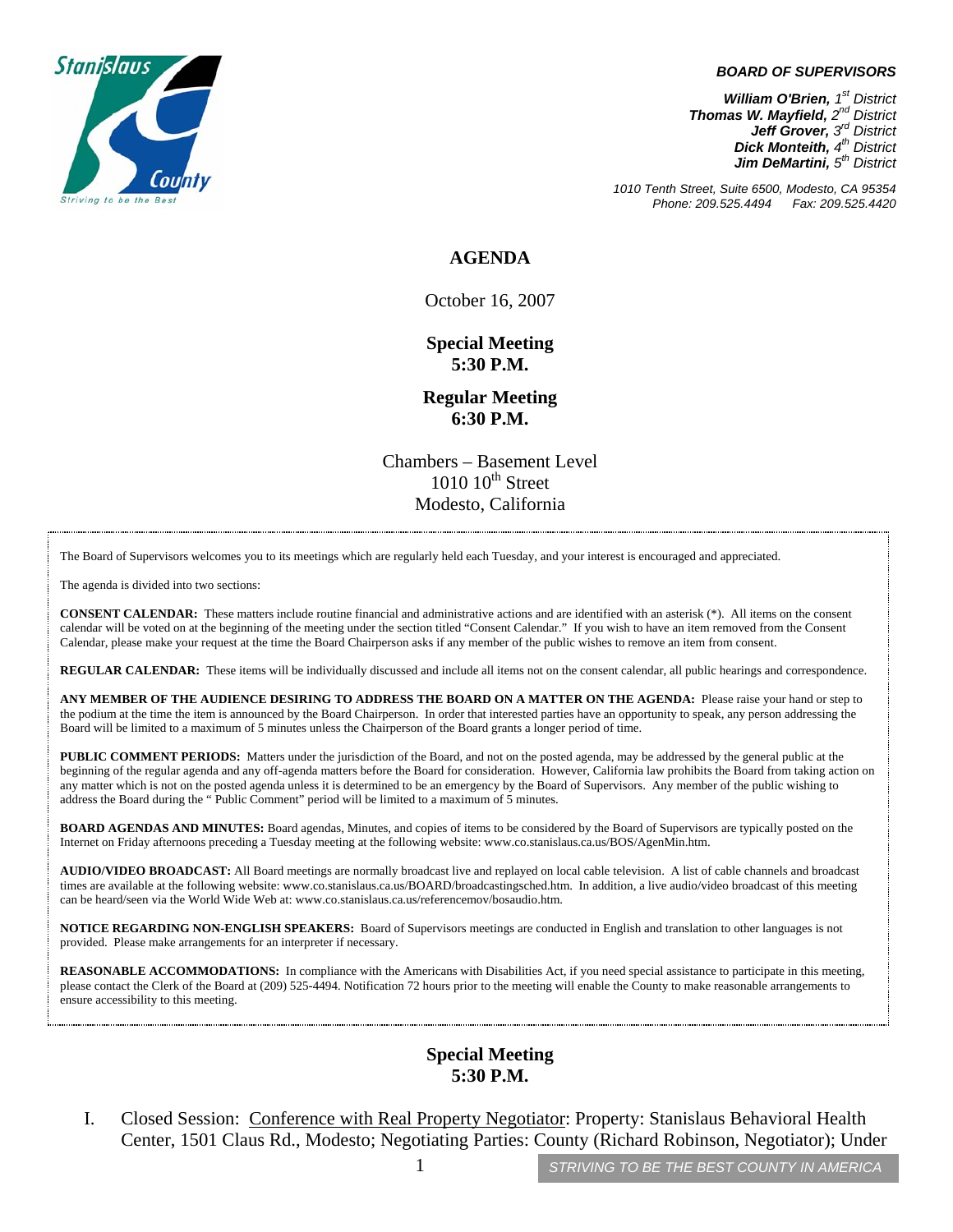Negotiation: Instructions to negotiator will concern price and terms of sale. Government Code Section 54954.5(b).

## **Regular Meeting 6:30 P.M.**

- II. Pledge of Allegiance to the Flag
- III. Presentation: A. Commendation for Sergeant Michael Eggener for his Heroic and Timely Life Saving Efforts
	- B. Commendation Proclaiming October 13 through 21, 2007 as Binational Health Week in Stanislaus County
- IV. Public Comment Period
- V. Consent Calendar
- VI. Agenda Items
	- A. Miscellaneous
	- \* 1. Approval of the Minutes for October 2, 2007 ([View Item](http://www.co.stanislaus.ca.us/bos/minutes/2007/min10-02-07.pdf))
	- \* 2. Approval to Adopt and Waive the Second Reading of Ordinances:
		- a. C.S. 1011 amending Sections 11.08.020 of the Stanislaus County Code, Adding a No Parking Zone on Spyres Way and North Star Way in the Modesto Area ([View Item](http://www.co.stanislaus.ca.us/bos/agenda/2007/20071016/A02a.pdf))
		- b. C.S. 1012 amending Section 11.08.120 of the Stanislaus County Code, Adding a No Truck Parking Zone on Spyres Way, North Star Way and Lyell Drive in the Modesto Area ([View Item](http://www.co.stanislaus.ca.us/bos/agenda/2007/20071016/A02b.pdf))
	- \* 3. Acceptance of the Resignations of:
		- a. Jonathan Landers from the Keyes Municipal Advisory Council ([View Item](http://www.co.stanislaus.ca.us/bos/agenda/2007/20071016/A03a.pdf))
		- b. George Silva from the Patterson Cemetery District Board of Directors ([View Item](http://www.co.stanislaus.ca.us/bos/agenda/2007/20071016/A03b.pdf))
	- \* 4. Approval of Appointments of:
		- a. Juanita Gosa to the In-Home Supportive Services Advisory Committee ([View Item](http://www.co.stanislaus.ca.us/bos/agenda/2007/20071016/A04a.pdf))
		- b. Patricia Segoviano de Pier to the Economic Development Action Committee (View Item)
	- \* 5. Approval of Commendation for Community Services Agency Director Ken Patterson for his Service to Stanislaus County ([View Item](http://www.co.stanislaus.ca.us/bos/agenda/2007/20071016/A05.pdf))
	- \* 6. Approval of Request from: Stanislaus County District Attorney's Victim Services Division for Use of the Courthouse Lawn for their  $10<sup>th</sup>$  Annual Homicide Victims' Memorial Tree Lighting Ceremony and Candlelight Vigil on Wednesday, December 12, 2007 ([View](http://www.co.stanislaus.ca.us/bos/agenda/2007/20071016/A06.pdf)  Item)
	- \* 7. Approval to Consolidate the City of Oakdale's Special Municipal Election with the Presidential Primary Election on Tuesday, February 5, 2008 ([View Item](http://www.co.stanislaus.ca.us/bos/agenda/2007/20071016/A07.pdf))
	- B. Chief Executive Office
	- \* 1. Approval to Introduce and Waive the first Reading of an Ordinance Increasing the Time Periods to Apply for Property Tax Disaster Relief – Assessor's Office ([View Item](http://www.co.stanislaus.ca.us/bos/agenda/2007/20071016/B01.pdf))
	- \* 2. Approval to Add Appropriations and Estimated Revenue from the Behavioral Health Public Facilities Fee Fund to the Mental Health Services Act Fund for Consulting Services Related to Infrastructure and Information Systems – Behavioral Health and Recovery Services ([View Item](http://www.co.stanislaus.ca.us/bos/agenda/2007/20071016/B02.pdf))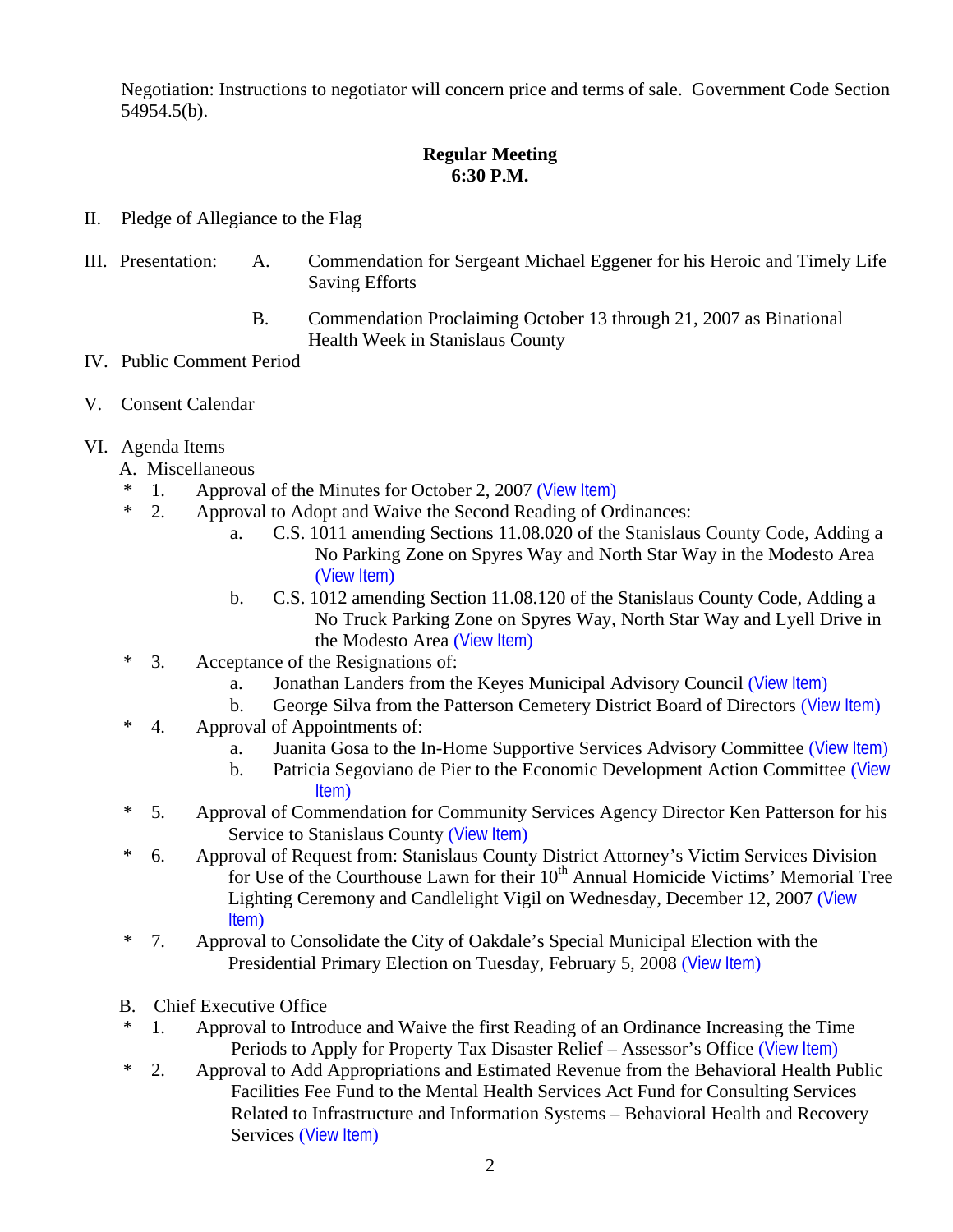- \* 3. Approval of 2006 Equal Rights Commendations for Douglas Harms, County Assessor and Dennis Gudgel, County Agricultural Commissioner and Sealer of Weights and Measures – Chief Executive Office ([View Item](http://www.co.stanislaus.ca.us/bos/agenda/2007/20071016/B03.pdf))
- \* 4. Approval of the Renewal Agreement Between the Community Services Agency and the University of California, Davis for Staff Training ([View Item](http://www.co.stanislaus.ca.us/bos/agenda/2007/20071016/B04.pdf))
- \* 5. Approval to Set a Public Hearing on November 20, 2007, at 6:40 p.m. for Authorization of Stanislaus County District Attorney and Stanislaus County Sheriff's Department Expenditure Plans for the State Supplemental Law Enforcement Services Fund (SLESF) ([View Item](http://www.co.stanislaus.ca.us/bos/agenda/2007/20071016/B05.pdf))
- \* 6. Approval of a Two-Year Contract Between the Victims' Compensation and Government Claims Board, and the District Attorney's Office for a Paralegal to Track, Research and Report on Restitution to Victims of Violent Crimes ([View Item](http://www.co.stanislaus.ca.us/bos/agenda/2007/20071016/B06.pdf))
- \* 7. Approval to Authorize the Appointment of Robert Williams to the Position of Manager IV for Strategic Business Technology Above the Midpoint of Salary Band D ([View Item](http://www.co.stanislaus.ca.us/bos/agenda/2007/20071016/B07.pdf))
	- 8. Approval to Accept the Advisory Board on Substance Abuse Programs' Annual Report Behavioral Health and Recovery Services ([View Item](http://www.co.stanislaus.ca.us/bos/agenda/2007/20071016/B08.pdf))
- C. Department of Public Works
- 1. Approval to Introduce and Waive the First Reading of an Ordinance to Amend Section 11.04.040 of the Stanislaus County Code, Adding a Speed Zone on Hackett Road in the Modesto Area ([View Item](http://www.co.stanislaus.ca.us/bos/agenda/2007/20071016/C01.pdf))
- \* 2. Approval to Award Contract to Collins Electrical Company, Inc., of Modesto, California, for the Lester Road at Main Street Traffic Signal Project ([View Item](http://www.co.stanislaus.ca.us/bos/agenda/2007/20071016/C02.pdf))
- \* 3. Approval of Annexation of Territory to the North McHenry Lighting District Without an Election for Carmax in the Modesto Area ([View Item](http://www.co.stanislaus.ca.us/bos/agenda/2007/20071016/C03.pdf))
- D. Department of Planning and Community Development
- E. County Counsel
- VII. Scheduled Matters
	- 6:40 p.m. Public Hearing to Consider the Reduction in Urgent Care Service Capacity, Elimination of Clinical Laboratory Services, Reduction in the Radiology Services, and Reduction in the Maximum Income Level for Eligibility to the Medically Indigent Adult Program; and Approval to Conduct a Reduction in Force for the Health Services Agency ([View Item](http://www.co.stanislaus.ca.us/bos/agenda/2007/20071016/PH640.pdf))

# VIII.Correspondence

- 1. This Board has received a letter from the Federal Emergency Management Agency (FEMA), regarding the preliminary partial Flood Insurance Study (FIS) Report and accompanying Flood Insurance Rate Map (FIRM) for the unincorporated areas of Stanislaus County, directing the County to distribute the report to appropriate community officials. ([View Item](http://www.co.stanislaus.ca.us/bos/agenda/2007/20071016/Corr01.pdf)) (Recommendation: Refer to the Department of Public Works, Planning and Community Development and Chief Executive Office-Office of Emergency Services.)
- 2. This Board has received a second letter from the Federal Emergency Management Agency (FEMA) regarding revisions to the Flood Insurance Study (FIS) Report and Flood Insurance Rate